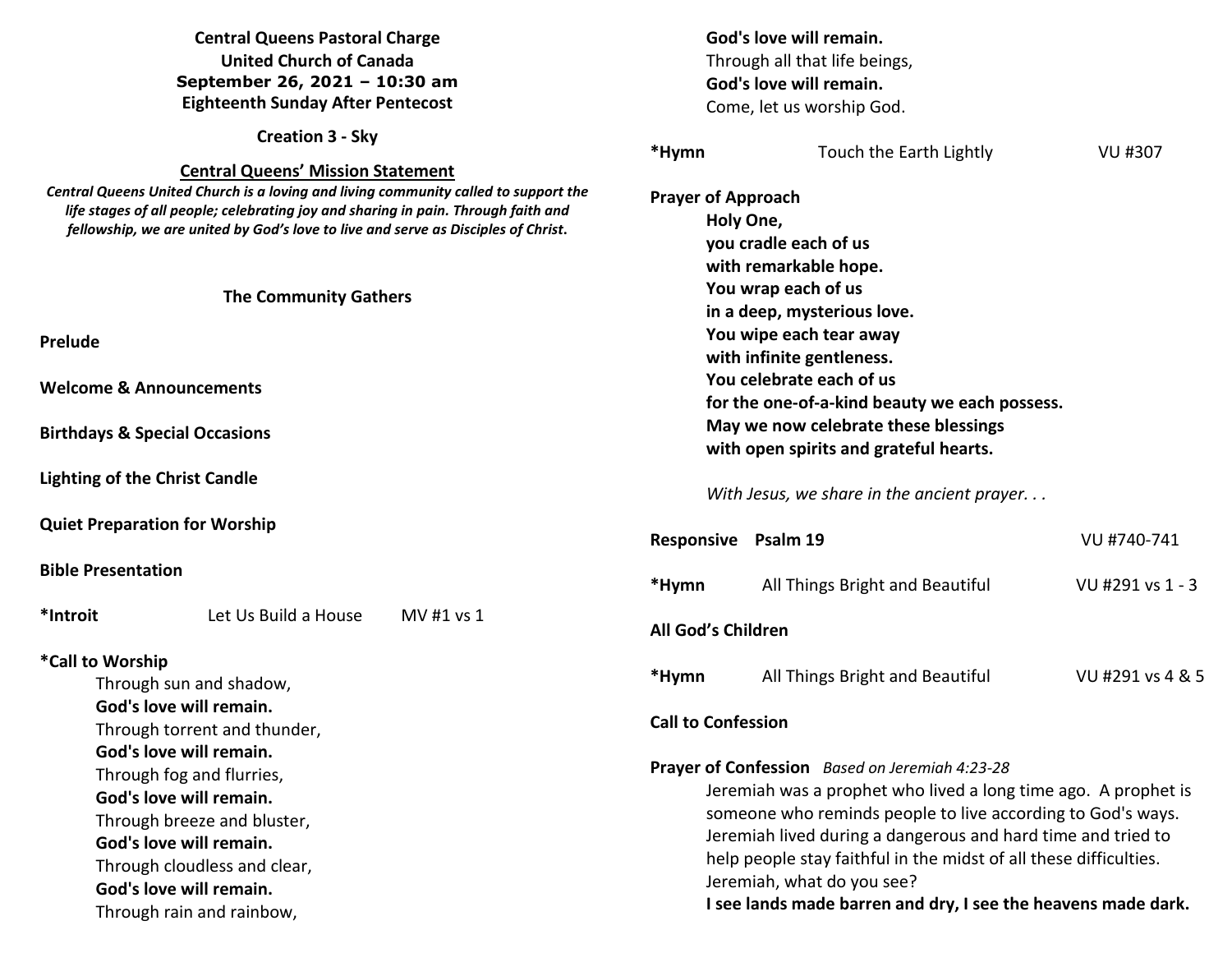|                                                                                             | Jeremiah, why do you see this?                                |                |                                                                                     |                                                        |  |                |
|---------------------------------------------------------------------------------------------|---------------------------------------------------------------|----------------|-------------------------------------------------------------------------------------|--------------------------------------------------------|--|----------------|
| God's people have forgotten who they are.                                                   |                                                               |                | *Offertory Prayer                                                                   |                                                        |  |                |
| Jeremiah, what do you see?                                                                  |                                                               |                | <b>Gracious God,</b>                                                                |                                                        |  |                |
| I see mountains quaking,                                                                    |                                                               |                | We thank you for your many gifts to us:                                             |                                                        |  |                |
|                                                                                             | I see empty skies with no birds anywhere,                     |                | the unfolding of day and night;                                                     |                                                        |  |                |
|                                                                                             | I see ruins where there once were cities.                     |                | the smell of a meal being prepared;                                                 |                                                        |  |                |
|                                                                                             | Jeremiah, why do you see this?                                |                | the voice of a friend greeting us;<br>the feel of a cool breeze against our cheeks. |                                                        |  |                |
|                                                                                             | God's people have forgotten who they are,                     |                |                                                                                     |                                                        |  |                |
|                                                                                             | and now it is time for them to remember.                      |                | We now offer these gifts in response                                                |                                                        |  |                |
|                                                                                             | Jeremiah reminded people long ago of what they had forgotten. |                | as a sign of our gratitude                                                          |                                                        |  |                |
|                                                                                             | Jeremiah's words remind us of what we forget.                 |                | and gesture of our love. Amen                                                       |                                                        |  |                |
|                                                                                             | When lands turn barren,                                       |                |                                                                                     |                                                        |  |                |
|                                                                                             | when skies are empty of wings,                                |                | <b>Listening for God's Word</b>                                                     |                                                        |  |                |
|                                                                                             | when cities become ruins:                                     |                |                                                                                     |                                                        |  |                |
|                                                                                             | we have forgotten that we are God's people.                   |                | <b>Sacred Word</b>                                                                  |                                                        |  |                |
|                                                                                             |                                                               |                | <b>Jeremiah 4:23 -28</b>                                                            |                                                        |  |                |
| <b>Silent Reflection</b>                                                                    |                                                               |                | Philippians 2:14-18                                                                 |                                                        |  |                |
| It is time for us to remember. Amen                                                         |                                                               |                | Anthem                                                                              | If I had a Hammer<br>Harry Lowther<br>Cindy Easter     |  |                |
|                                                                                             | <b>Assurance of God's Love</b>                                |                |                                                                                     |                                                        |  |                |
| Many years after Jeremiah, Paul -- a follower of Jesus -- tried to<br>help people remember. |                                                               |                | Sermon                                                                              |                                                        |  |                |
| Paul, what are you writing?                                                                 |                                                               |                | <b>Reflective Music</b>                                                             |                                                        |  |                |
|                                                                                             | A letter to God's people.                                     |                |                                                                                     |                                                        |  |                |
| Paul, what do you say to them?                                                              |                                                               |                | <b>Prayers of Thanksgiving and Intercession</b>                                     |                                                        |  |                |
|                                                                                             | I tell them to hold fast to God's word of life,               |                |                                                                                     |                                                        |  |                |
| that they might shine like bright stars in the sky.                                         |                                                               |                | <b>Responding to the Word</b>                                                       |                                                        |  |                |
|                                                                                             | We will hold fast to God's word of life.                      |                |                                                                                     |                                                        |  |                |
| We will remember that we are God's people.                                                  |                                                               |                | *Hymn                                                                               | God Who Gives to Life Its Goodness                     |  | <b>VU #260</b> |
| And may we each shine like a bright star in the sky. Amen                                   |                                                               |                |                                                                                     |                                                        |  |                |
|                                                                                             |                                                               |                | *Blessing                                                                           |                                                        |  |                |
| <b>Presentation of Our Gifts</b>                                                            |                                                               |                |                                                                                     |                                                        |  |                |
|                                                                                             |                                                               |                |                                                                                     | *Choral Benediction One More Step Along the World I Go |  | VU #639        |
|                                                                                             | <b>Offertory Invitation</b>                                   |                |                                                                                     |                                                        |  |                |
|                                                                                             |                                                               |                | <b>Postlude</b><br>* Please stand as you are able                                   |                                                        |  |                |
| <b>Offertory</b>                                                                            | Walk With Me                                                  | VU #649 Chorus |                                                                                     |                                                        |  |                |

**\*Presentation of Offering**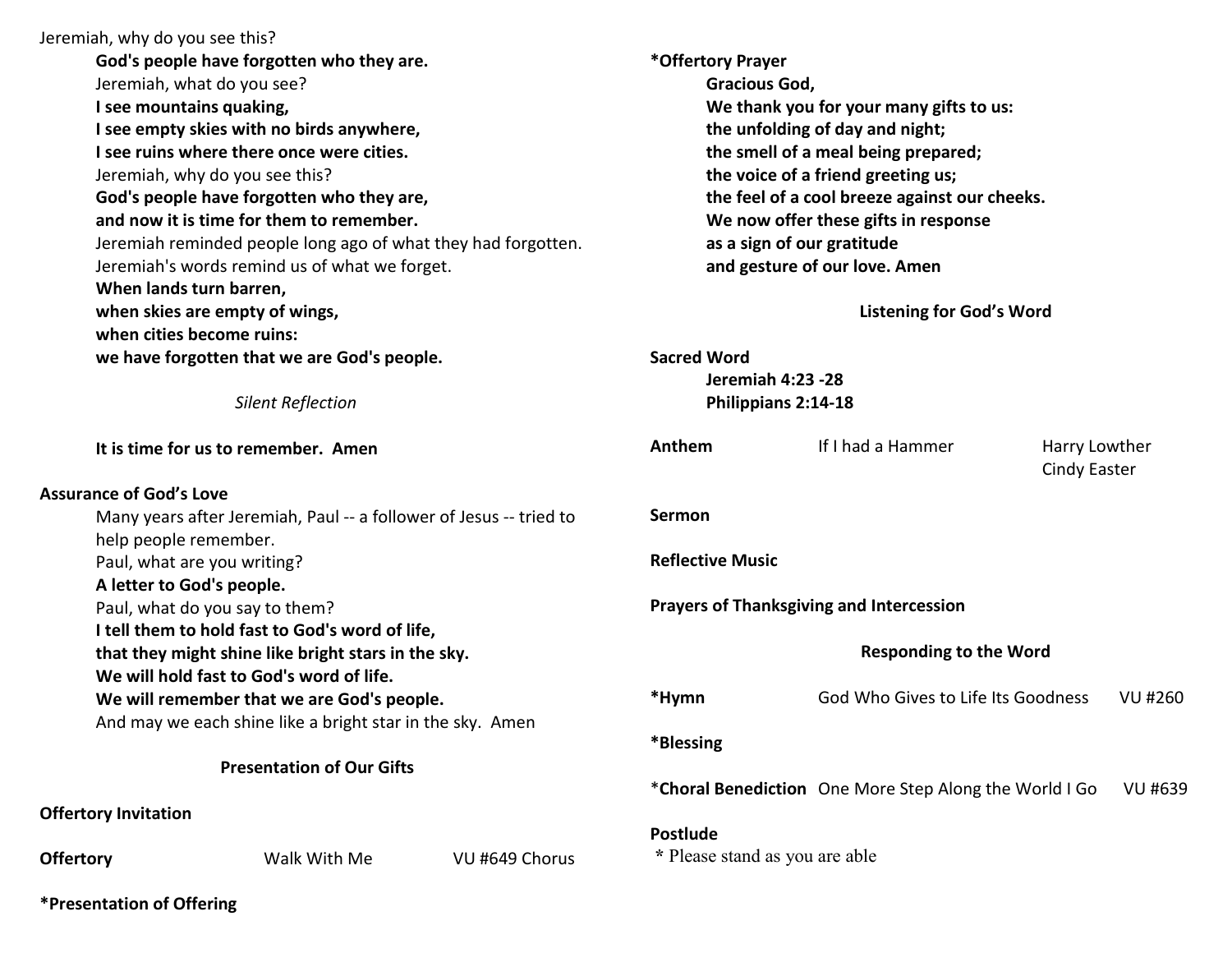| <b>Ministers</b><br>Clergy<br>Office Hours<br>Office Phone<br>Email | All of us<br><b>Rev Greg Davis</b><br>Tuesday, Wednesday & Thursday<br>$9$ am $-12$ pm<br>902-964-2291<br>minister@cquc.ca |
|---------------------------------------------------------------------|----------------------------------------------------------------------------------------------------------------------------|
| <b>Ministry of Music</b>                                            | <b>Kirk Neville</b>                                                                                                        |
| Website                                                             | https://cquc.ca/index.htm                                                                                                  |
| Phone                                                               | 902-786-9222                                                                                                               |
| Email                                                               | nevillevurry1@hotmail.com                                                                                                  |
| <b>Church Office</b>                                                | Wednesday & Thursday                                                                                                       |
| Office Hours                                                        | 9 am – 12 pm                                                                                                               |
| Phone                                                               | 902-964-2221                                                                                                               |
| Fmail                                                               | office@cquc.ca                                                                                                             |

**A Warm Welcome to All** – We are delighted you've joined us. May God's word today strengthen your faith, inspire curiosity and learning, and motivate your service of others. All are welcome.

# **Life and Work of Our Church**

**Greg's Office Hours:** Tuesday, Wednesday and Thursday from 9 am – 12 pm. If anyone is in the hospital or would like a visit from Greg, please call him at 902-964-2291. If you wish to meet with Greg outside the scheduled hours, please call 902-964-2291 or email minister@cquc.ca for an appointment.

**Scent-Free** – Recognizing that some of our church attendees have sensitivity and/or allergic reactions to various fragrant products, we ask that you not use scented products. Personal fragrant products (fragrances, colognes, lotions, powders, hair products and other similar products) that are perceptible to others should not be worn. Thank you for your cooperation so that everyone can attend our church. "No Scents makes good sense."

**In-Church Services:** Registration is **required**. To register, please call 902- 964-2221 or email office@cquc.ca. Masks are again **required** at all times. If you are registering **after 12 pm Thursday**, please text or call Velda at 902-940-7674.

**FundScrip** –Next order date will be October 3<sup>rd</sup>. You can reach Janet by email (jhowes1969@gmail.com) or by phone (902-393-1527). Ordering will be every 2 weeks. E-transfers accepted.

**E-Transfers** – Central Queens United Church is set up to accept E-Transfers. If you wish to give your offerings through E-Transfer, please send via email to veldabertram@gmail.com.

**Food Bank** –Please remember to continue your support for the Food Bank with non-perishable food items. You can drop them off any Sunday or during the week in the wooden box at the church entrance.

**Weekly Bulletins** can be sponsored by you in celebration or remembrance of a loved one. There is a signup sheet on the table at the back of the sanctuary. Cost is \$20.00.

**Central Queens Emmaus Walkers** – As we start a new season, come join us as we walk and chat every Thursday at 12 pm. Be sure to check Facebook each week to see where we will be meeting. All are welcome.

**Bookworms United** – Our first meeting of the Fall will be thisWednesday, September 29<sup>th</sup>, at 10 am in the church parlour. Please take with you a book or title of book(s) (including name of author) that you have enjoyed reading or are keen to read so that a reading schedule may be prepare in advance.

**Pop Can Pull Tabs** – George Mason is collecting pop can pull tabs which are then given to the Daughters of the Nile women's organization. The funds then go to the Shriners Hospital in Montreal where they are used to buy reading materials for the children in the hospital. Your can tab collections can be dropped off here at the church.

**Bulletin Deadline** – Deadline for items to be placed in the bulletin is **Wednesday** evening. Bulletin items can be emailed to office@cquc.ca.